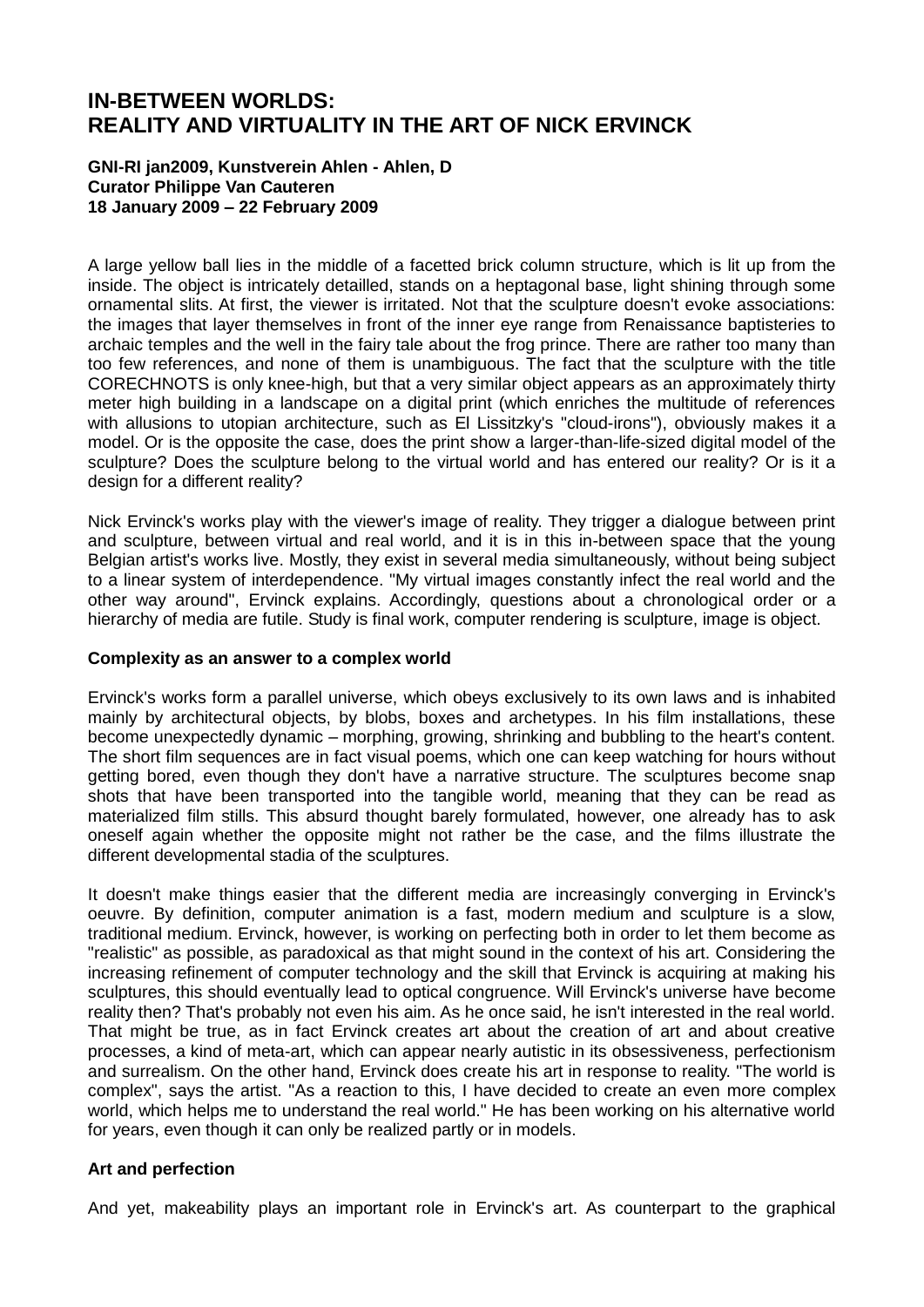evolution of the computer images, he researches the possibilities and limitations of materials in his sculptural work. For SIUTOBS, he produced thousands of tiny bricks, measuring 5 x 9 millimetres, just big enough to still lay them. Here, his predilection for manic puzzlework meets his perfectionism and his fascination for the limits of makeability. "I'm looking for the extreme in miniature. How small can something be if it's still supposed to be perfect?"

Therefore it comes as no surprise that Ervinck wanted to become an accountant when he was a teenager. His penchant for systemizing, tabulating and planning the world – albeit according to an utterly idiosyncratic system – has resulted in a personal image archive, which counts nearly 18,000 images, organized in alphabetical order. As anagrams, constructed from several words, the cryptic titles of Ervinck's works also relate to the system of this archive. He is the librarian of his own universe. Besides his own works, the archive originally also included photos found on Google, but by now the computer animations have gained the upper hand. Or as Ervinck puts it: "The virtual world is increasingly sucking up reality". It only adds to the intricacy of this artistic hall of mirrors, that the images of reality were taken from the virtual space of the internet.

As surreal as Ervinck's universe may seem, though, it does incorporate references to reality. With the exception of the abstract blobs and boxes, many of his creations are figurative. They're archetypal building-, boat-, and sometimes even animal-shapes. He once saw a coral in a shop in Venice, was immediately fascinated by its structure, bought it and took it to his studio in Belgium. Since then, he has been making as accurate ceramic replicas as possible of the coral, in order to find out how far art and nature can converge, searching for a perfection that transcends human shortcomings.

# **Deus Artifex**

In fact, Ervinck deals with age-old, basic artistic topics. The question whether the artist is capable of transcending nature and producing a world of his own goes back to Aristotle and Plato and has been running through the entire history of art theory. In the end, it's the question about the *idea* and whether it develops *a posteriori* from the contemplation of nature or *a priori* from the artist's brain. If one follows the first definition, the artist is limited to imitating the visible world; if one follows the second, he is an image of God and can create his own worlds from nothing.

Ervinck fuses both concepts in his art. He strives to perfectly imitate elements of the natural world and at the same time to perfectly create an artificial world. As *deus artifex*, he builds a universe that follows his own rules and which he controlls. While the sculptures are subject to the fallibility of craft and material, these imponderabilities are practically ruled out in the computer animations. They're subject only to the limits of technology and its handling. "The straightness and controllability of the virtual world appeal to me", he says. It's no wonder that he avidly played with Lego-stones as a child and later became addicted to computer games, mainly to the so-called "god games" like SimCity – games in which the player creates and controls a virtual microcosm. As an artist, he continues this fascination and is constantly busy constructing and deconstructing his own cosmos. His quest for controll doesn't only concern his works, but also their surroundings, and the different manifestations of his works always react to or even influence the exhibition space. Placing his works as pre-fabricated solitaires in a White Cube isn't his kind of thing.

## **Mutual fertilization**

Maybe the reason for this is Ervinck's explicit interest in architecture. "I see more energy and innovation in architecture than in sculpture", he asserts. In his works, he plays with architectural stereotypes just as much as with the ideological and aesthetic antagonism of blob and box. By turning the laws of architecture upside down, he creates impossible architectural images, which are perfectly normal in his world. Sometimes the combinations seem abstruse, like the huge yellow egg inside a brick building which is folded open, its façades turned outside in (SIUTOBS). One can think of the most famous and mysterious egg in art history, the one in Pero della Francesca's *Pala Montefeltro* (1472), or one can read it as a symbol of fertility. After all, the artist often talks about a "mutual fertilization of the real and the virtual world". Ervinck himself, however, simply explains the